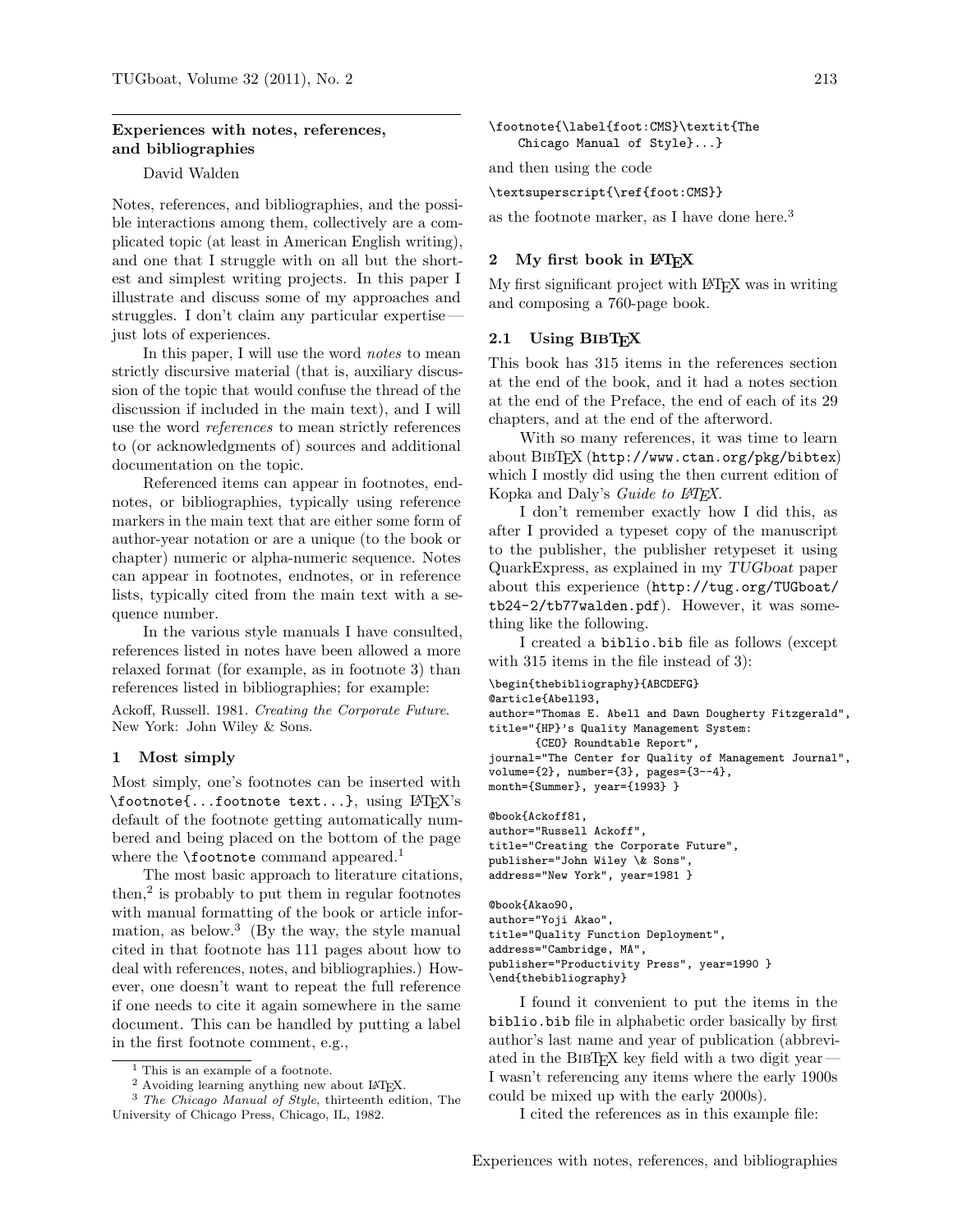\documentclass{book} \begin{document} TEST \cite{Ackoff81} \cite{Abell93} \cite{Akao90} \renewcommand\*{\bibname}{References} \bibliographystyle{plain} \bibliography{biblio} \end{document}

One uses BIBTEX with a LATEX document named X by compiling X.tex, then giving the command bibtex X, and then compiling X.tex again. This resulted in the following test output:

## TEST [2] [1] [3]

and a references section at the end of the book such as the following:

## References

- [1] Thomas E. Abell and Dawn Dougherty Fitzgerald. HP's quality management system: CEO roundtable report. The Center for Quality of Management Journal, 2(3):34, Summer 1993.
- [2] Russell Ackoff. Creating the Corporate Future. John Wiley & Sons, New York, 1981.
- [3] Yoji Akao. Quality Function Deployment. Productivity Press, Cambridge, MA, 1990.

Because the plain BIBTEX style orders bibliography entries alphabetically by the first author's last name, the 315-item bibliography became a useful resource in its own right.

See also Appendix A.

## 2.2 End-of-chapter notes

The publishing world for management books doesn't like footnotes — they look too scholarly to be popular. In fact, the non-fiction world in the U.S. increasingly shies away from using note markers in the main text. In many books there is a set of notes at the end of the book with a section for each chapter and the individual notes labeled with a page number, a brief quote of text from that page, and then notes about the quoted words. An example follows: $4,5$ 

### CHAPTER 2

Page 46: Fisher proposes randomization: Ronald Fisher, Statistical methods for Research Workers (1925); Ronald Fisher, The Design of Experiments (1935).

In any case, the editors of my book would not stand for having notes on pages of the main text. We compromised on end-of-chapter notes with numeric note markers in the main text of the chapters, although I had been drafting the book using footnotes.

I handled this by using the endnotes package (endnotes.sty) to which I made a few tiny changes in formatting (renaming the resulting changed file r-endnotes.sty (for revised endnotes). I initiated use of this capability in the usual way, that is,

## \usepackage{r-endnotes}

(I had not yet learned about \RequirePackage.)

I next added the following code to my style file for this book that was processed as part of the LATEX preamble, and I put a \dumpendnotes command at the end of the file for each chapter. The \theendnotes command in the following definition is the piece of endnotes.sty that actually includes the saved-up endnotes at that point in the LAT<sub>EX</sub> output.

```
\renewcommand{\footnote}{\endnote}
\newcommand{\dumpendnotes}{%
  \medskip
  \begingroup
    \setlength{\parindent}{0pt}
    \setlength{\parskip}{1ex}
    \renewcommand{\enotesize}{\normalsize}
    \theendnotes
  \endgroup
  \setcounter{endnote}{0}
}
```
With endnote sections for each chapter and a separate bibliography, the notes often also cited items in the bibliography, e.g., note 2 (for chapter 22) on page 465 of that book says:

2. The idea of push-and-pull, introduced in the figure, are derived from the ideas of [189].

where 189 is the number of a bibliography item.

## 3 Incremental development

Even when I know I am going to be using notes at the ends of chapters or at the end of the book, I usually do my original drafting with the notes at the bottom of pages so that I can see the text referencing the note and the note at the same time. Thus, in recent years I often do not use the actual **\footnote** and \endnote commands in the main text. Rather, I create definitions such as

\def\EN#1{\footnote{#1}}

 $^4$  Taken from Ian Ayres,  $Super~Crunchers,$  Bantam Books,  $\,$ New York, 2007, p. 224.

 $^5$  To try to accomplish this endnote style, I tweaked a few lines of endnotes.sty to make the endnote command have two arguments, where the first argument is text that goes inline in the main text and is also shown in the endnotes, the second argument is the endnote itself, and the correct page number gets passed along to the endnote. But mine is not a robust solution: it was done by trial and error without so much understanding of endnotes.sty, and without any generality or cleanup of parts of endnotes.sty that were no longer needed. It would be nice if someone would implement a real package to do this.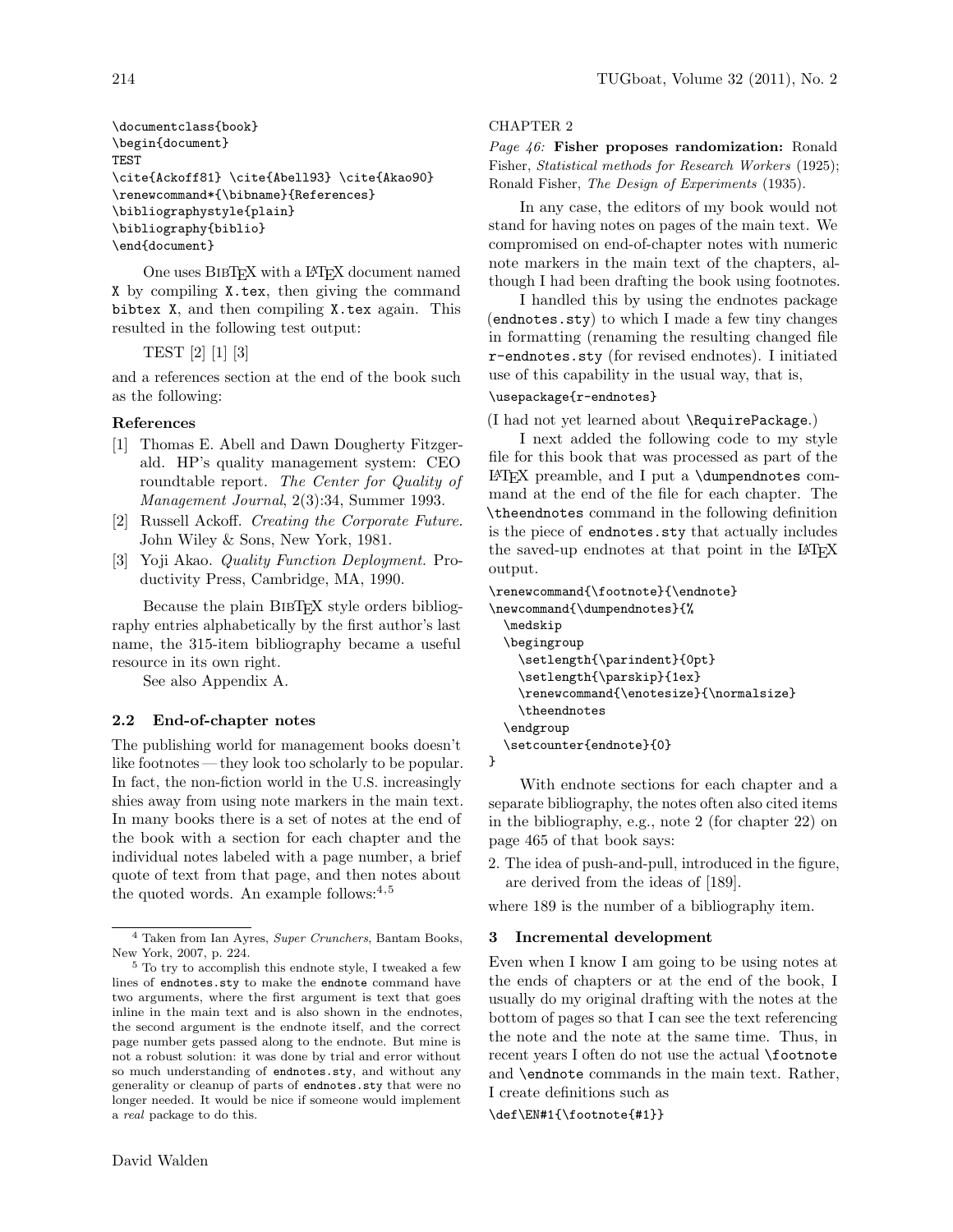and use  $\sum_{\iota}$  in the main text so that I can make the decision later to keep using footnotes or switch to having endnotes.

Sometimes I have used both footnotes and endnotes in a document, for instance, footnotes for notes and endnotes for references, or the reverse. In that case, I would define both \EN and \FN to be footnotes while drafting, and then switch one type to be endnotes when nearing completion of the document. Sometimes I also have not been sure if I was going to use BibTEX and the \cite command or put the references in footnotes or endnotes. Thus, I typically also do not use \cite in the main text but instead use \CT which later can be defined to do whatever I decide I want it to do.

Often while developing a book or other complex document I go back and forth several times switching the definitions of  $\F{N}$ ,  $\E{N}$ , and  $\CT$ . Sometimes the final decision comes based on the publisher's book or journal style despite my preference.

### 4 My second book

I self-published the second book I composed using LATEX (Breakthrough Management, co-authored with Shoji Shiba). Because the book was self-published, I got to control all the design decisions, for better or for worse.

#### 4.1 Different approach to a bibliography

By the time I started this book, I had fallen in love with the convention for BIBTEX keys, e.g., Ackoff81, that I had used in the previous book. I have never liked the conventional author-year approach to citing references, i.e., [Ackoff, 1981], despite its widespread use and the fact that many scholarly journals require it and the Chicago Manual of Style strongly recommends it. Numbers alone, e.g., [189], don't give any information to the reader. It is nice to know without actually going to the bibliography which author (at least first author) is being cited and in what year; sometimes that alone is enough for the reader to recall the document being cited.

Thus, I adopted my own convention for labeling bibliography items and manually formatted the bibliography entries. This bibliography was much smaller, the editor I hired had her own ideas about proper formatting for bibliography entries, and it was easier not to use BIBTFX. The beginning of the bibliography file had the following definition to format the bibliography entries and entries such as the example for Ackoff81 shown below.

```
\def\ref#1#2{\vskip 4pt
    \vbox{\noindent\small
    \hangindent = 1pc \textbf{#1.}
```
\hspace{.05in}#2}} % using the MLA standard \ref{Ackoff81}{Ackoff, Russell L. \textit{Creating the Corporate Future: Plan or Be Planned For}.

New York: Wiley, 1981.}

which resulted in bibliography entries such as the following:

Ackoff81. Ackoff, Russell L. Creating the Corporate Future: Plan or Be Planned For. New York: Wiley, 1981.

There was a problem with using this notation. The book was typeset using the Minion set of fonts which includes old style numbers which made a zero in the year part of the notation the same size as a small letter o.

#### 4.2 End-of-book notes

By the time I started this book, I also had become convinced that notes should either be at the bottom of pages where they are easy to see, or they should all be at the end of the book where they are relatively easy to find. The reader should not have to hunt for the notes at the end of every chapter.

In this approach, the command at the end of each chapter only reset the note counter to 0 and didn't actually dump any notes. Thus, all the notes from all the chapters are saved up with note numbers repeating from the beginning of each chapter.

Once again I modified endnotes.sty. In addition to some small formatting changes to the endnotes themselves, I tweaked the \theendnotes macro in endnotes.sty (and gave the style my own private name). With my change, when endnotes were dumped the only time at the end of the book, a chapter counter was started at 0 and then incremented by 1 each time a new note 1 went by as part of the endnote dump. The change also prints the text "Chapter" and the appropriate chapter number between the last note of one chapter and the first note of the new chapter.

#### 5 My third book

I also self-published the third book I composed, Visionary Leaders in Manufacturing, again co-authored with Shoji Shiba, this time using the book option of the memoir class. In this case I decided to use the style I must use when writing and editing for the IEEE Annals of the History of Computing. This journal's style has all references and notes in one numeric sequence at the end of the article (or book, in this case) in a section called "Notes and references".

I could have just used one long sequence of numbered endnotes. However, then I would have to